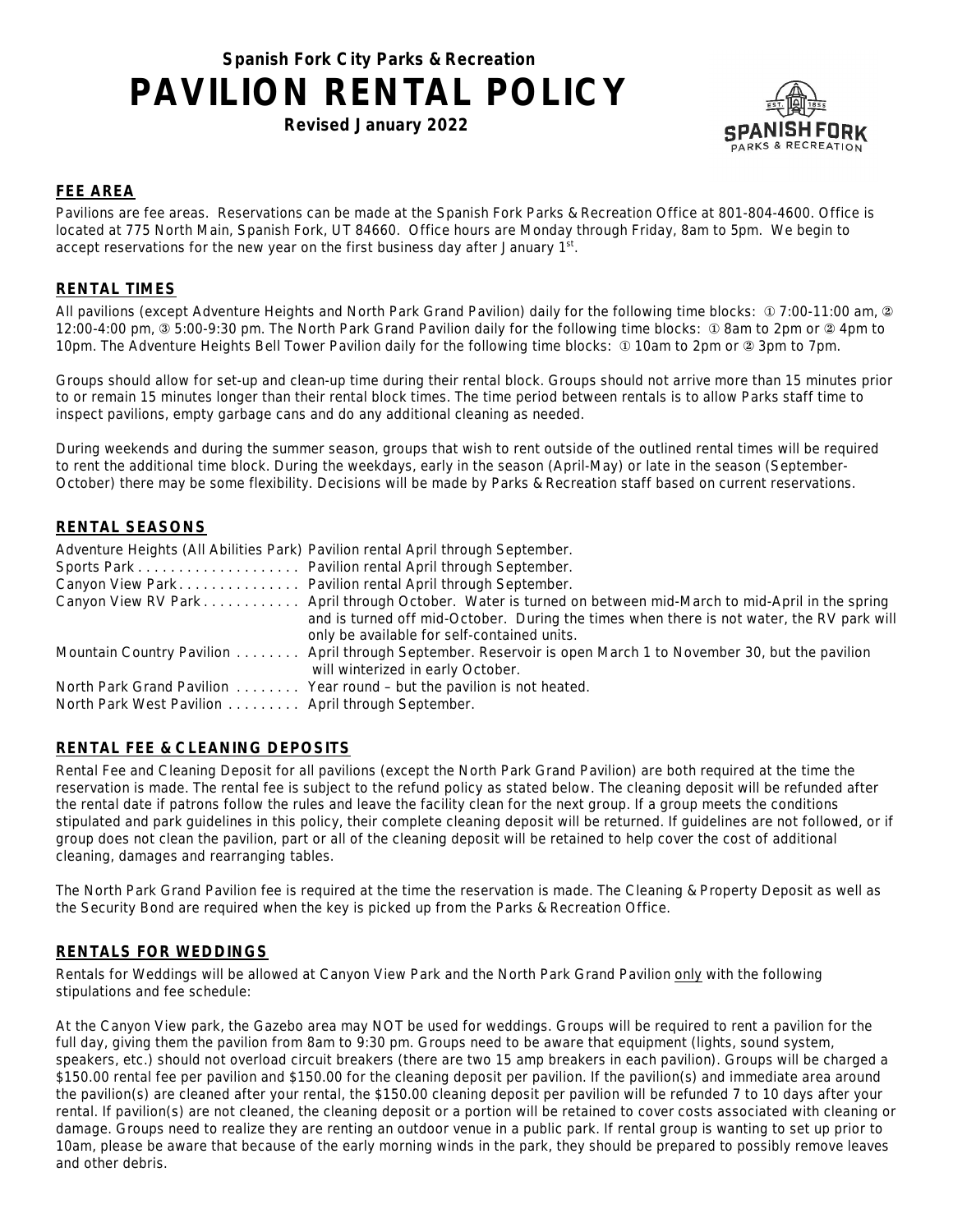## Pavilion Rental Policy – Revised January 2022 Page 2

At the North Park Grand Pavilion, groups will be required to rent both time slots, giving them the facility from 8am to 10pm. Groups need to be aware that equipment (lights, sound system, speakers, etc.) should not overload circuit breakers. (There are three 20 amp breakers that control the plugs on the front island and three 20 amp breakers that control the wall switches.) Cleaning & Property Deposit as well as Security Bond will be the same as a regular rental. Total wedding cost for North Park will be two time slots @ \$250 each for a total of \$500 + \$250 refundable deposit and \$250 refundable security bond. A contract must be filled out and all guidelines followed in order to receive complete deposit and security bond. Groups need to realize that they are renting a facility in a public park.

## **CLEAN-UP AFTER RESERVATION**

Groups are responsible for basic clean-up of the pavilion and the immediate area around the pavilion. Groups should remove all decorations, including tape and bug catchers, and clean-up all of the garbage. Avoid over filling garbage cans as there should be an adequate number in the area to utilize. Bring a push broom to sweep up any dropped food items. If a grill is used, instructions should be carefully followed for proper cleaning. Tables may not be removed from the pavilion. If you re-arrange them, they must be returned to their original position. Groups renting the North Park Grand Pavilion will receive detailed cleaning and take-down guidelines. Spanish Fork Parks Staff will check facilities following rentals, inventory city property and report any problems with clean-up or missing property to the Parks & Recreation Office.

| <b>PAVILION</b>                                                | Capacity<br>Tables / Seats               | <b>Rental Fee</b><br>(per time block) | <b>Cleaning Deposit</b><br>(per pavilion)           |
|----------------------------------------------------------------|------------------------------------------|---------------------------------------|-----------------------------------------------------|
| Adventure Heights Bell Tower<br>(1321 East Canyon Road)        | 10/100                                   | \$50.00                               | \$50.00                                             |
| ❖ Canyon View Park #1 - Jaycees<br>(3300 East Powerhouse Road) | 10/100                                   | \$50.00                               | \$50.00                                             |
| ❖ Canyon View Park #2 - Lions                                  | 10/100                                   | \$50.00                               | \$50.00                                             |
| ◆ Canyon View Park #3 - Kiwanis                                | 10/100                                   | \$50.00                               | \$50.00                                             |
| * Mountain Country<br>(2931 South Spanish Oaks Drive)          | 15/150                                   | \$50.00                               | \$50.00                                             |
| * North Park Grand<br>(1188 North 400 East)                    | Round<br>20/160<br>Rectangular<br>32/256 | \$250.00                              | Cleaning and<br><b>Security Deposit</b><br>\$500.00 |
| North Park West<br>(1242 North 200 East)                       | 6/60                                     | \$50.00                               | \$50.00                                             |
| * Sports Park Veterans'<br>(185 W. Volunteer Drive)            | 18 / 180                                 | \$50.00                               | \$50.00                                             |
| * Sports Park West<br>(381 W. Volunteer Drive)                 | 18 / 180                                 | \$50.00                               | \$50.00                                             |

- Tables must not be moved from one pavilion to another.
- Groups larger than 100 may need to rent an additional pavilion. (Approx. 30-35 parking stalls per CVP pavilion.)
- Gas grills are available. If using the gas grills, there will be an additional charge of \$10.00 [except for North Park Grand]
- Groups are responsible for table & chair set-up. Cleaning / Property Deposit as well as Security Bond are both refundable if all of the contract guidelines are met.
- In Canyon View Park RV Park, RV Spaces are \$40.00 per night. Tents may be put up in a RV Spot, but will be charged the same amount as an RV Unit. Since this is a City Park, Golden Age Pass is not accepted.
- <sup>1</sup> In the Reservoir Campground, there are 11 campsites (2 double \$20.00 per site, 9 single tent \$15.00 per site), one group campsite and one restroom. Six of the campsites have horseshoe pits. All of the campsites have barbeque grills and picnic tables. See map for further information.